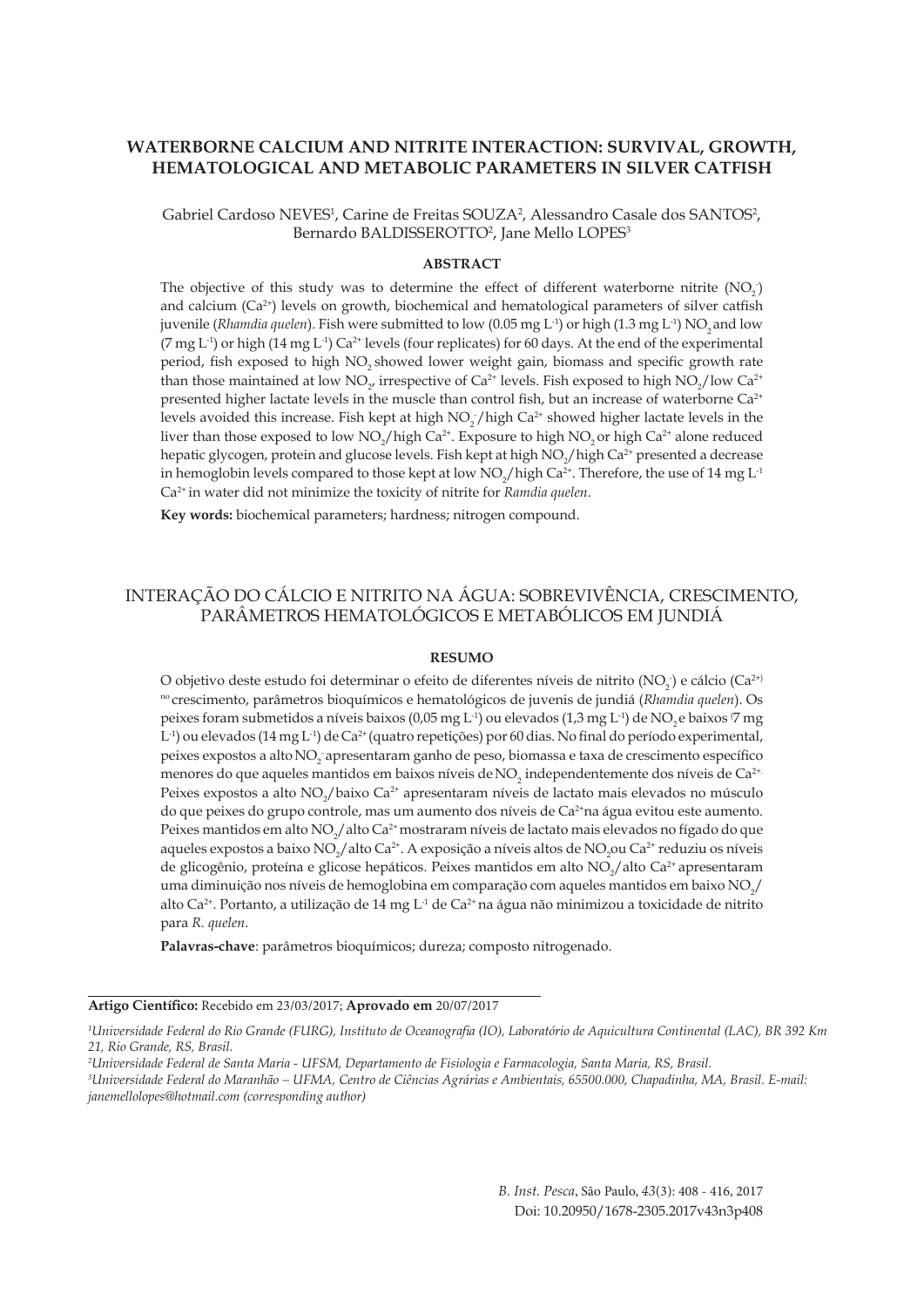### **INTRODUCTION**

Nitrite  $(NO<sub>2</sub>)$  is produced by the oxidation of ammonia, the main nitrogenous compound excreted by fish, and can reach very high levels in systems with high stocking densities and/or when an imbalance occurs to disrupt the normal function of biological filters in recirculating systems (JENSEN, 2003). Nitrite acts on the oxygen transport process by oxidizing  $Fe^{2+}$  to  $Fe^{3+}$ , which is unable to bind and carry oxygen (TILAK *et al*., 2007). This causes a modification of hemoglobin configuration, resulting in methemoglobin (MADISON and WANG, 2006), which does not bind oxygen, causing tissue anoxia (JENSEN, 2003; TILAK *et al*., 2007) and lower oxygen uptake (LEFEVRE *et al*.,2011).

Nitrite uptake in fish through the gill membrane is related to branchial Cl- uptake rates (JENSEN, 2003) because  $NO_2$  competes with Cl in the Cl /HCO<sub>3</sub> cotransporter (TOMASSO and GROSELL, 2005). Consequently, the increase in waterborne Cl- levels reduces NO2 - toxicity (KROUPOVA *et al*., 2005; YANBO *et al., 2006; BOUDREAUX et al., 2007*). Ca<sup>2+</sup> plays a key role in ion regulation by reducing the permeability of biological membranes and thus the diffusive flow of ions to water (WOOD and MCDONALD, 1988; GONZALEZ, 1996). The increase of waterborne  $Ca<sup>2+</sup>$  can then reduce Cl<sup>-</sup>loss in freshwater fish and the activity of the Cl<sup>-</sup>/HCO<sub>3</sub> cotransporter, reducing NO<sub>2</sub> uptake and toxicity. Studies have demonstrated that an increase of waterborne CaCl<sub>2</sub> has a stronger effect on reducing acute  $NO_2^$ toxicity than an increase of waterborne NaCl in some species (TOMASSO *et al*., 1980; WEIRICH *et al*., 1993; KROUPOVA *et al*., 2005), but not in others (ATWOOD *et al*., 2001; KROUPOVA *et al*., 2005). However, these studies were conducted with  $\text{CaCl}_{2}$  and therefore the presence of Cl- may have affected the results.

Moreover, no studies have investigated whether waterborne Ca<sup>2+</sup> may reduce the deleterious effect of  $NO_2^$ on fish growth. Therefore, the aim of the present study was to verify if waterborne  $Ca<sup>2+</sup>$  can protect against the effect of long-term  $NO_2^-$  exposure, evaluating growth, biochemical and hematological parameters in the silver catfish (*Rhamdia quelen*), the main native species raised in South Brazil (BALDISSEROTTO, 2009).

### **METHODS**

#### *Fish and experimental design*

Silver catfish  $(8.9\pm0.2 \text{ g}$  and  $15.0\pm0.8 \text{ cm}$ , voucher n<sup>o</sup>. UFRGS 20413) 160 animals were randomly distributed in a recirculating aquaculture system (10 fish per tank) containing 16 continuously aerated polypropylene tanks (40 L). A 12/12 light/dark photoperiod was used. After 15 days of acclimation, fish were submitted to four treatments with two  $NO_2^-$ x two  $Ca^{2+}$  levels: low  $NO_2^-/low Ca^{2+} (control) = 0.05 mg L^1 NO_2^- + 7mg L^1$  $Ca^{2+}$ ; low NO<sub>2</sub> / high Ca<sup>2+</sup> – 0.05 mg L<sup>-1</sup> NO<sub>2</sub> + 14mg L<sup>-1</sup>  $Ca^{2+}$ ; high NO<sub>2</sub> / low Ca<sup>2+</sup>-1.3 mg L<sup>-1</sup> NO<sub>2</sub> + 7mg L<sup>-1</sup>  $Ca^{2+}$ ; high NO<sub>2</sub> / high Ca<sup>2+</sup>-1.3 mg L<sup>-1</sup> NO<sub>2</sub> + 14mg L<sup>-1</sup>  $Ca<sup>2+</sup>$  (four replicates each) for 60 days. The high  $NO<sub>2</sub>$ and Ca2+ levels were obtained by addition of sodium nitrite ( $\text{NaNO}_2$ ) and calcium carbonate (CaCO<sub>3</sub>) to the water. The high  $NO<sub>2</sub>$  level chosen is close to levels that provoked silver catfish mortality within 20−40 days (LIMA *et al.*, 2011). The high Ca<sup>2+</sup> level chosen reduced the deleterious effect of acidic water (COPATTI *et al*., 2011a, 2011b) and high ammonia (FERREIRA *et al*., 2013) on silver catfish growth.

Throughout the acclimation and experimental periods, fish were fed twice daily to satiety with Supra juvenile (32% crude protein and maximum 2.0%  $Ca<sup>2+</sup>$  according to manufacturer). Feces and residues were removed daily by siphoning, and 80% of the water of the recirculation system was replaced with water containing  $NO<sub>2</sub>$  and  $Ca<sup>2+</sup>$  levels previously adjusted to experimental values, mainly to maintain  $NO<sub>2</sub>$  levels within the expected range. Fish were fasted for 24 h and were then sedated with eugenol 40µL L-1 for 3 min (CUNHA *et al*., 2010) before each biometry (0, 30 and 60 days). The methodology of this study was approved by the Ethics Committee and Animal Welfare Committee of the Universidade Federal de Santa Maria (process n. 108/2014).

### *Water quality parameters*

Dissolved oxygen levels, temperature (Y5512 oximeter YSI Inc. Yellow Springs, USA) and pH (pHmeter DMPH-2, Digimed, São Paulo, Brazil) were determined daily. Temperature in the laboratory was kept constant by an air conditioner. Nitrite and total ammonia levels were determined daily according to BOYD (1998) and VERDOUW *et al*. (1977) respectively. Un-ionized ammonia levels were calculated according to COLT (2002), and water hardness and total alkalinity levels were calculated weekly following Eaton et al. (2005). Waterborne Na<sup>+</sup>, K+ and Ca2+ levels were measured using a Micronal B286 flame photometer (São Paulo, Brazil) and Cllevels were measured according to ZALL *et al*. (1956).

#### *Growth parameters*

Growth parameters evaluated were: survival  $(\%)$  = number of fish at the end of each analyzed period/initial fish number x 100; weight gain (WG,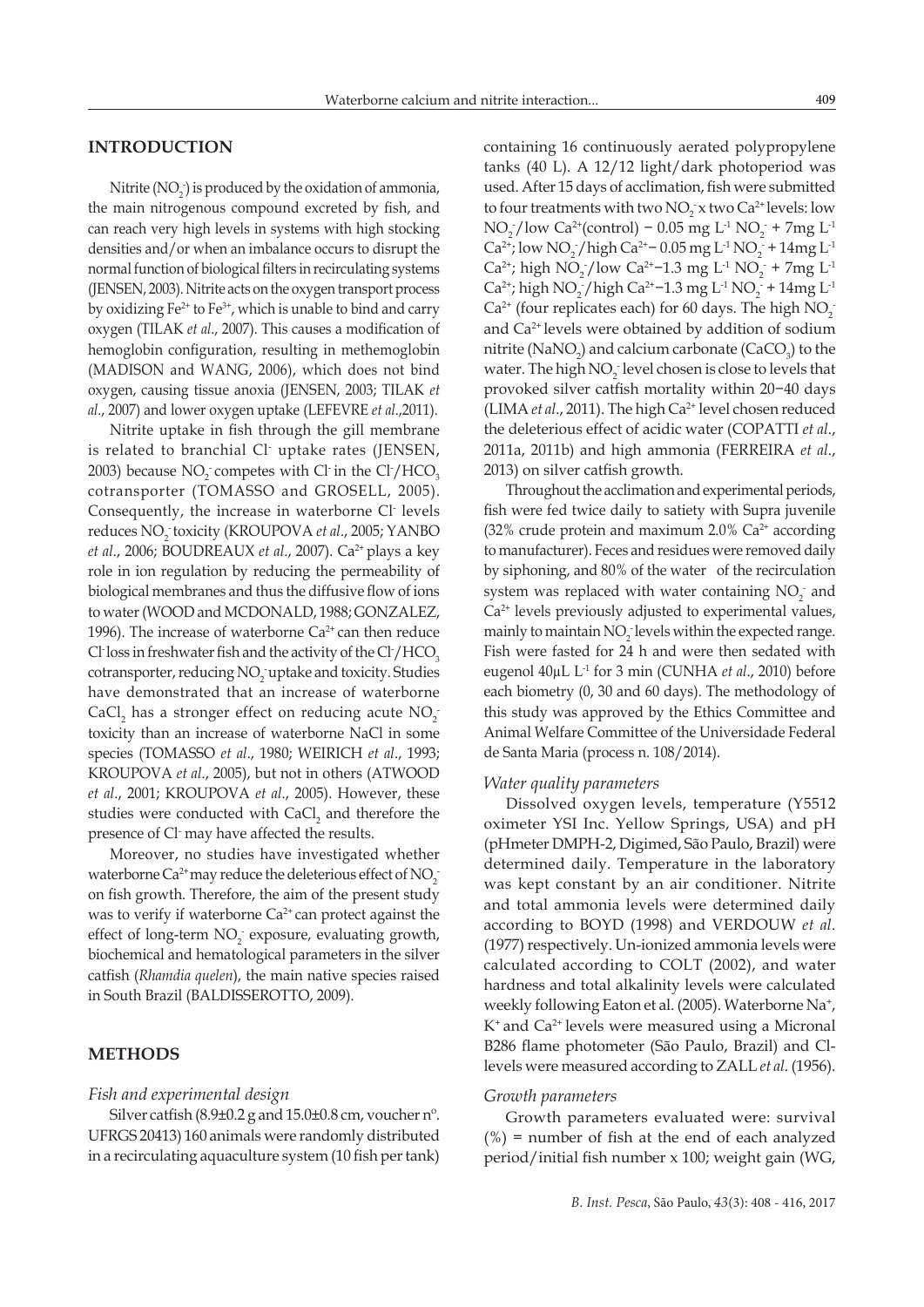$g$ ) = final weight (g) - initial weight (g); biomass = average weight (g) x number of fish at the end of each analyzed period; specific growth rate (SGR,  $\%$ ) = 100 x [(ln final weight (g) - ln initial weight  $(g)/time$  (days)]; food intake (FI) =quantity of food consumed (g)/number of fish at the end of each analyzed period; apparent food conversion (AFC) = food provided (g)/weight gain (g).

### *Hematological and biochemical parameters*

Eight fish per treatment  $(n=8)$  were collected at the end of the experimental period (60 days) and sedated with eugenol 40µL L-1 for 3 min (CUNHA *et al*., 2010). Blood was collected from the caudal vein with heparinized syringes and stored in Eppendorf tubes. The hematocrit (HT) was assessed by the microhematocrit method after blood centrifugation for 5 min at 3800 g. The hemoglobin (Hb) concentration was determined by the method of cyanomethemoglobin with a commercial kit (Bioclin) after centrifuging the mixture to remove free cores of erythrocytes. Erythrocyte count was performed in a Neubauer chamber after 1:200 dilutions in Natt and Herrick solution. Blood smears were stained with "Romanowsky" for white blood cell count, and leukocyte differential was performed using an indirect method by counting the total leukocyte number in 2000 cells in the smears (THRALL, 2006). The blood was centrifuged at 1500 g for 5 min at 4°C in a refrigerated centrifuge to obtain plasma. The plasma protein levels were determined using a colorimetric kit (Bio Tecnica®, Varginha, MG, Brazil), and absorbance readings were performed using a spectrophotometer (Biospectro SP-220; Curitiba, PR, Brazil).

Fish were then euthanized by section of the spinal

**Table 1.** Physicochemical parameters of water in the experimental tanks.

cord. Samples of liver and muscle were frozen and stored at -20**º**C for further analysis. Liver and muscle glycogen were determined according to BIDINOTTO *et al*. (1997) and protein according to LOWRY *et al*. (1951). Tissue samples were homogenized with 10% trichloroacetic acid using a Potter-Elvejhem homogenizer and centrifuged at 1000 xg for 10 min. The supernatant was used to determine the levels of lactate (HARROWER and BROWN, 1972) and glucose (PARK and JOHNSON, 1949).

#### *Statistical analysis*

The homogeneity of variances and normality were verified by Levene and Kolmogorov-Smirnov's tests, respectively. Data were analyzed by a two-way ANOVA ( $NO_2^-$  x  $Ca^{2+}$  levels), followed by the Tukey test, and the minimum significance level was p<0.05. The analysis was performed using Statistica software (version 7.1). Data were presented as mean **±** SEM.

### **RESULTS**

Water quality parameters were within the expected values for silver catfish, while  $NO<sub>2</sub>$  and Ca2+levels were according to the treatments (Table 1). After 30 and 60 days, fish maintained at high  $NO_2^2/$ high Ca<sup>2+</sup> presented significantly lower feed intake than those kept at low  $NO_2^-/$  high  $Ca^{2+}$ . At 60 days, fish exposed to high  $NO_2$  showed significantly lower weight gain, biomass and specific growth rate than those maintained at low  $NO_2$ , irrespective of  $Ca^{2+}$ levels. Survival and feed conversion rate were not affected significantly by any treatment (Table 2).

| Parameters                                           | Treatments                      |                                 |                                 |                                              |
|------------------------------------------------------|---------------------------------|---------------------------------|---------------------------------|----------------------------------------------|
|                                                      | low $NO_2^-/$ low $Ca^{2+}(C)$  | low $NO2$ high $Ca2+$           | high $NO_2^-/$ low $a^{2+}$     | high NO <sub>2</sub> / high Ca <sup>2+</sup> |
| pH                                                   | $7.48 \pm 0.0$                  | $7.19 \pm 0.1$                  | $7.49 \pm 0.03$                 | $7.10 \pm 0.02$                              |
| Dissolved oxygen $(mg/L)$                            | $7.8 \pm 0.02$                  | $7.7 \pm 0.04$                  | $7.5 \pm 0.02$                  | $7.5 \pm 0.02$                               |
| Temperature $(^{\circ}C)$                            | $22.6 \pm 0.1$                  | $22.6 \pm 0.1$                  | $22.6 \pm 0.2$                  | $22.7 \pm 0.1$                               |
| Un-ionized ammonia (mg $L^1$ )                       | $0.012 \pm 0.001$               | $0.011 \pm 0.001$               | $0.011 \pm 0.001$               | $0.010 \pm 0.001$                            |
| Total ammonia nitrogen (mg L <sup>-1</sup> )         | $0.46 \pm 0.017$                | $0.51 \pm 0.006$                | $0.50 \pm 0.022$                | $0.49 \pm 0.014$                             |
| Nitrite $(mg L-1)$                                   | $0.045 \pm 0.001$ <sup>aA</sup> | $0.046 \pm 0.003$ <sup>aA</sup> | $1.308 \pm 0.002$ <sup>aB</sup> | $1.242 \pm 0.009$ <sup>aB</sup>              |
| Hardness (mg CaCO <sub>3</sub> L <sup>-1</sup> )     | 20.9±0.001 <sup>aA</sup>        | $44.9 \pm 0.001$ <sup>bA</sup>  | $25.3 \pm 0.001$ <sup>aA</sup>  | $40.4\pm0.001bA$                             |
| Alkalinity (mg CaCaCO <sub>3</sub> L <sup>-1</sup> ) | $38.25 \pm 0.2$                 | $48.12 \pm 0.2$                 | $38.75 \pm 0.3$                 | $46.37 \pm 0.2$                              |
| $Ca^{2+}$ (mg $L^{-1}$ )                             | $7.0 \pm 0.1$ <sup>aA</sup>     | $16.5 \pm 0.1bA$                | $8.7 \pm 0.1$ <sup>aA</sup>     | $14.8 \pm 0.1bA$                             |
| $Na^{+}(mg L^{-1})$                                  | 44.9±4.3                        | $38.7 \pm 0.8$                  | $36.3 \pm 0.4$                  | $39.6 \pm 0.4$                               |
| $K^{+}(mg L^{-1})$                                   | $16.3 \pm 1.1$                  | $14.5 \pm 0.2$                  | $13.6 \pm 0.4$                  | $14.0 \pm 0.3$                               |
| $Cl^{(mg L^{-1})}$                                   | $94.1 \pm 0.1$                  | 138.5±18.7                      | $136.7\pm 6.7$                  | $97.3 \pm 7.6$                               |

Control (C): 0.05 mg L<sup>-1</sup> NO<sub>2</sub> + 7 mg L<sup>-1</sup> Ca<sup>2+</sup>; low NO<sub>2</sub> / high Ca<sup>2+</sup>: 0.05 mg L<sup>-1</sup> NO<sub>2</sub> + 14 mg L<sup>-1</sup> Ca<sup>2+</sup>; high NO<sub>2</sub> / low Ca<sup>2+</sup>: 1.3 mg L<sup>-1</sup> NO<sub>2</sub> + 7 mg L<sup>-1</sup> Ca<sup>2+</sup>; high NO<sub>2</sub> / high Ca<sup>2+</sup>: 1.3 mg L<sup>-1</sup> NO<sub>2</sub> + 14 mg L<sup>-1</sup> Ca<sup>2+</sup>. Data as mean ± SEM (n=4). Different lowercase letters in the same row indicate statistically significant differences ( $P< 0.05$ ) between  $Ca<sup>2+</sup>$  levels at the same nitrite level. Different capital letters in the same row indicate statistically significant differences (P<0.05) between NO<sub>2</sub> levels at the

same calcium level. Two-way ANOVA and Tukey test (p<0.05).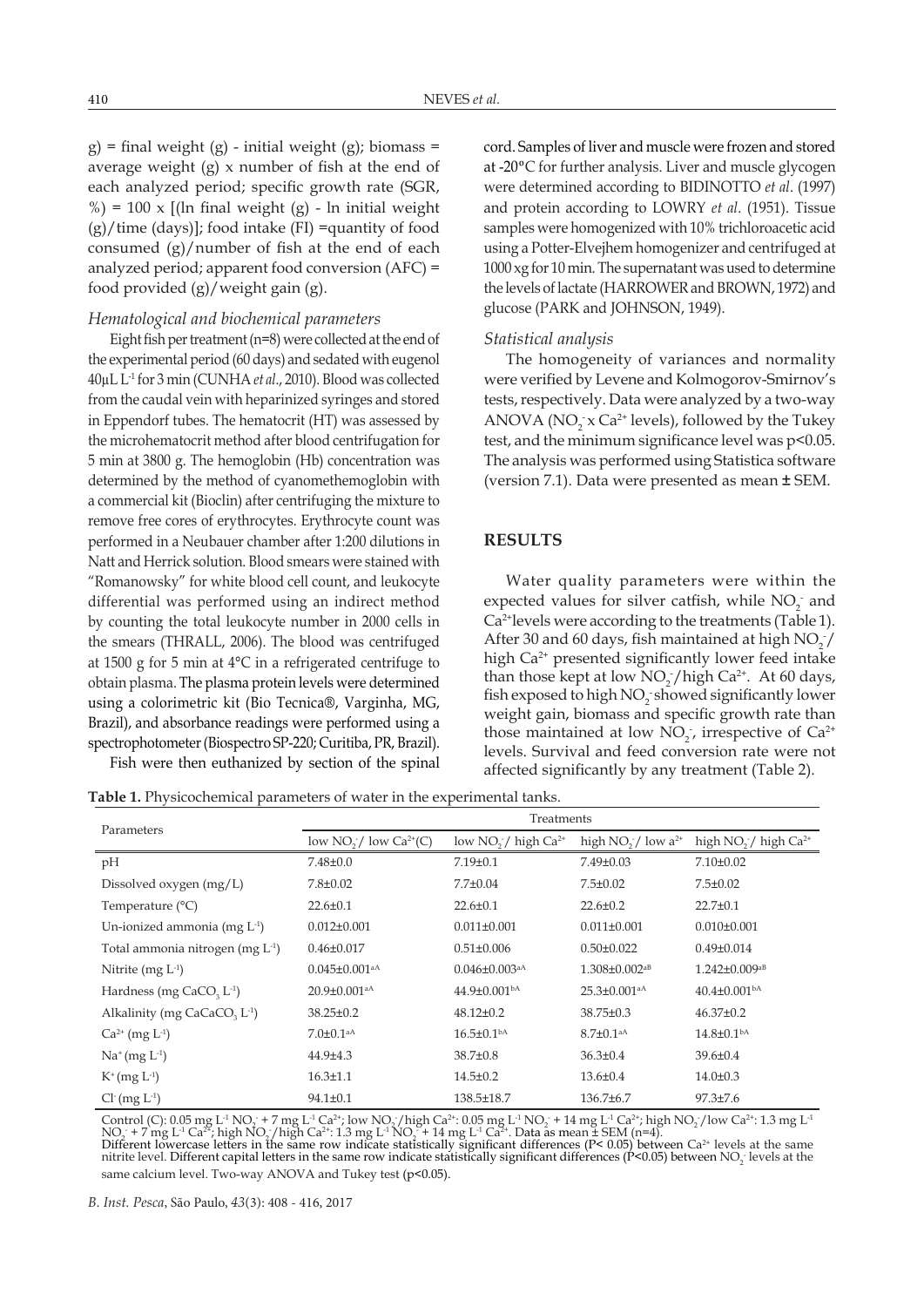| Treatments           |                                |                                |                                |                                              |  |  |
|----------------------|--------------------------------|--------------------------------|--------------------------------|----------------------------------------------|--|--|
| Days                 | low $NO_2^-/$ low $Ca^{2+}(C)$ | low $NO_2^-/$ high $Ca^{2+}$   | high $NO_2^-/$ low $Ca^{2+}$   | high NO <sub>2</sub> / high Ca <sup>2+</sup> |  |  |
|                      |                                |                                | Survival (%)                   |                                              |  |  |
| 30                   | $97.5 \pm 2.5$                 | $87.5 \pm 4.7$                 | 77.5±9.4                       | $87.5 \pm 7.5$                               |  |  |
| 60                   | $95 + 2.8$                     | 87.5±4.7                       | $70 + 8.1$                     | $85 \pm 8.6$                                 |  |  |
|                      |                                |                                | Weight gain (g)                |                                              |  |  |
| 30                   | $7.51 \pm 0.75$                | $9.23 \pm 1.84$                | $3.64 \pm 0.47$                | $4.08 \pm 0.67$                              |  |  |
| 60                   | 21.27±2.74 <sup>aA</sup>       | 26.90±3.89 <sup>aA</sup>       | $10.29 \pm 0.83$ <sup>aB</sup> | $9.75 \pm 1.82$ <sup>aB</sup>                |  |  |
| Biomass $(g)$        |                                |                                |                                |                                              |  |  |
| 30                   | 159.2±7.7                      | $166.1 \pm 25.3$               | 98.8±11.3                      | 106.8±12.5                                   |  |  |
| 60                   | $285.5 \pm 22.6$ <sup>aA</sup> | 322.4±51.2 <sup>aA</sup>       | $136.6 \pm 19.1$ <sup>aB</sup> | 151.5±18.3 <sup>aB</sup>                     |  |  |
|                      | Specific growth rate (%)       |                                |                                |                                              |  |  |
| 30                   | $2.04 \pm 0.16$                | $2.23 \pm 0.33$                | $1.11 \pm 0.14$                | $1.31 \pm 0.19$                              |  |  |
| 60                   | $2.02 \pm 0.16$ <sup>aA</sup>  | $2.22 \pm 0.19$ <sup>aA</sup>  | $1.25 \pm 0.08$ <sup>aB</sup>  | $1.28 \pm 0.17$ <sup>aB</sup>                |  |  |
| Feed intake $(g)$    |                                |                                |                                |                                              |  |  |
| 30                   | $6.73 \pm 0.48$ <sup>aA</sup>  | $10.06 \pm 1.34$ <sup>aA</sup> | $6.58{\pm}1.05^{aA}$           | $5.55 \pm 0.66$ <sup>aB</sup>                |  |  |
| 60                   | $21.3 \pm 2.61$ <sup>aA</sup>  | 26.90±3.93 <sup>aA</sup>       | $10.3 \pm 1.41$ <sup>aA</sup>  | $9.75 \pm 1.62$ <sup>aB</sup>                |  |  |
| Feed conversion rate |                                |                                |                                |                                              |  |  |
| 30                   | $0.90 \pm 0.04$                | $1.13 \pm 0.09$                | $1.81 \pm 0.17$                | $1.56 \pm 0.38$                              |  |  |
| 60                   | $1.12 \pm 0.18$                | $0.99 \pm 0.01$                | $1.33 \pm 0.05$                | $1.30 \pm 0.23$                              |  |  |

**Table 2.** Survival and growth parameters of *Rhamdia quelen* juveniles exposed to different waterborne nitrite and calcium levels for 30 and 60 days.

Control (C): 0.05 mg L<sup>-1</sup> NO<sub>2</sub> + 7 mg L<sup>-1</sup> Ca<sup>2+</sup>; low NO<sub>2</sub>/high Ca<sup>2+</sup>: 0.05 mg L<sup>-1</sup> NO<sub>2</sub> + 14 mg L<sup>-1</sup> Ca<sup>2+</sup>; high NO<sub>2</sub>/low  $Ca^{2+}: 1.3 \text{ mg } L^1 \text{ No}_2 + 7 \text{ mg } L^1 \text{ Ca}^{2+};$  high  $\text{NO}_2$  / high  $Ca^{2+}: 1.3 \text{ mg } L^1 \text{ No}_2 + 14 \text{ mg } L^1 \text{ Ca}^{2+}.$  Data as mean  $\pm$  SEM (n=4). Different lowercase letters in the same row indicate statistically significant differences (P<0.05) between  $Ca^{2+}$  levels at the same nitrite level. Different capital letters in the same row indicate statistically significant differences (P<0.05) between  $\rm NO_2^-$  levels at the same calcium level. Two-way ANOVA and Tukey test (p<0.05).

Silver catfish at high  $NO_2/high Ca^{2+}$  presented a significant decrease in hemoglobin levels compared to those kept at low  $NO_2^-/$ high Ca<sup>2+</sup>. The other analyzed hematological parameters did not differ significantly between treatments (Table 3).Silver catfish exposed to high  $NO_2/low Ca^{2+}$  presented significantly higher lactate levels in muscle than control fish, and increased waterborne Ca<sup>2+</sup> levels avoided this effect. Fish kept at high  $NO_2^-/$ high Ca<sup>2+</sup> showed significantly higher lactate levels in the liver than those exposed to low  $NO_2^-/high$  $Ca<sup>2+</sup>$ . Exposure to high NO<sub>2</sub>/low Ca<sup>2+</sup> or low NO<sub>2</sub>/high Ca<sup>2+</sup> significantly reduced hepatic glycogen, protein and glucose levels. Hepatic protein levels were more reduced in fish kept at high  $NO<sub>2</sub>$ /high  $Ca<sup>2+</sup>$  compared to those maintained at low  $NO_2^-/high\ Ca^{2^+}$ . Silver catfish exposed to high  $NO_2^-/low$   $Ca^{2+}$  significantly increased glycogen and reduced glucose in the muscle. The increase of waterborne  $Ca^{2+}$  (high  $NO_2^-$ /high  $Ca^{2+}$ group) avoided this glycogen alteration but, also in the muscle, there was reduced protein compared to the low  $NO<sub>2</sub>$  / high  $Ca<sup>2+</sup>$  group and reduced glucose compared to the high  $NO_2^-/$  high  $Ca^{2+}$  group (Table 4).

**Table 3**. Hematological parameters of *Rhamdia quelen* juveniles exposed to different waterborne nitrite and calcium levels for 60 days.

| Parameters                                                       | Treatments                                            |                                |                              |                               |
|------------------------------------------------------------------|-------------------------------------------------------|--------------------------------|------------------------------|-------------------------------|
|                                                                  | low NO <sub>2</sub> $\prime$ low Ca <sup>2+</sup> (C) | low $NO2$ high $Ca2+$          | high $NO_2^-/$ low $Ca^{2+}$ | high $NO_2^-/$ high $Ca^{2+}$ |
| Hematocrit (%) RBC ( $\times$ 10 <sup>6</sup> µL <sup>-1</sup> ) | 26.7±2.9146.7±23.9                                    | $28.0 \pm 1.2$ 159.5 $\pm$ 8.2 | $25.7 \pm 1.0161.7 \pm 9.9$  | 22.0± 2.3 127.0± 12.9         |
| Hemoglobin $(g dL^{-1})$                                         | $5.3 \pm 0.6$ <sup>aA</sup>                           | $6.2 \pm 0.5^{\text{aA}}$      | $4.9 \pm 0.2$ <sup>aA</sup>  | $4.1 \pm 0.4^{aB}$            |
| MCV(fL)                                                          | 188.6±13.6                                            | $176.2 \pm 7.5$                | $160.2 \pm 8.1$              | $175.1 \pm 15.4$              |
| MCHC $(g dL^{-1})$                                               | $20.0 \pm 1.4$                                        | $22.2 \pm 1.4$                 | $19.1 \pm 0.1$               | $19.1 \pm 1.8$                |
| Leukocytes ( $\times$ 10 <sup>3</sup> µL <sup>-1</sup> )         | $12.7 \pm 1.8$                                        | $13.9 \pm 0.8$                 | $13.4 \pm 2.3$               | $9.5 \pm 2.4$                 |
| TPP $(g \, dL^{-1})$                                             | $5.1 \pm 0.3$                                         | $4.9 \pm 0.09$                 | $5.4 \pm 0.2$                | $5.0 \pm 0.1$                 |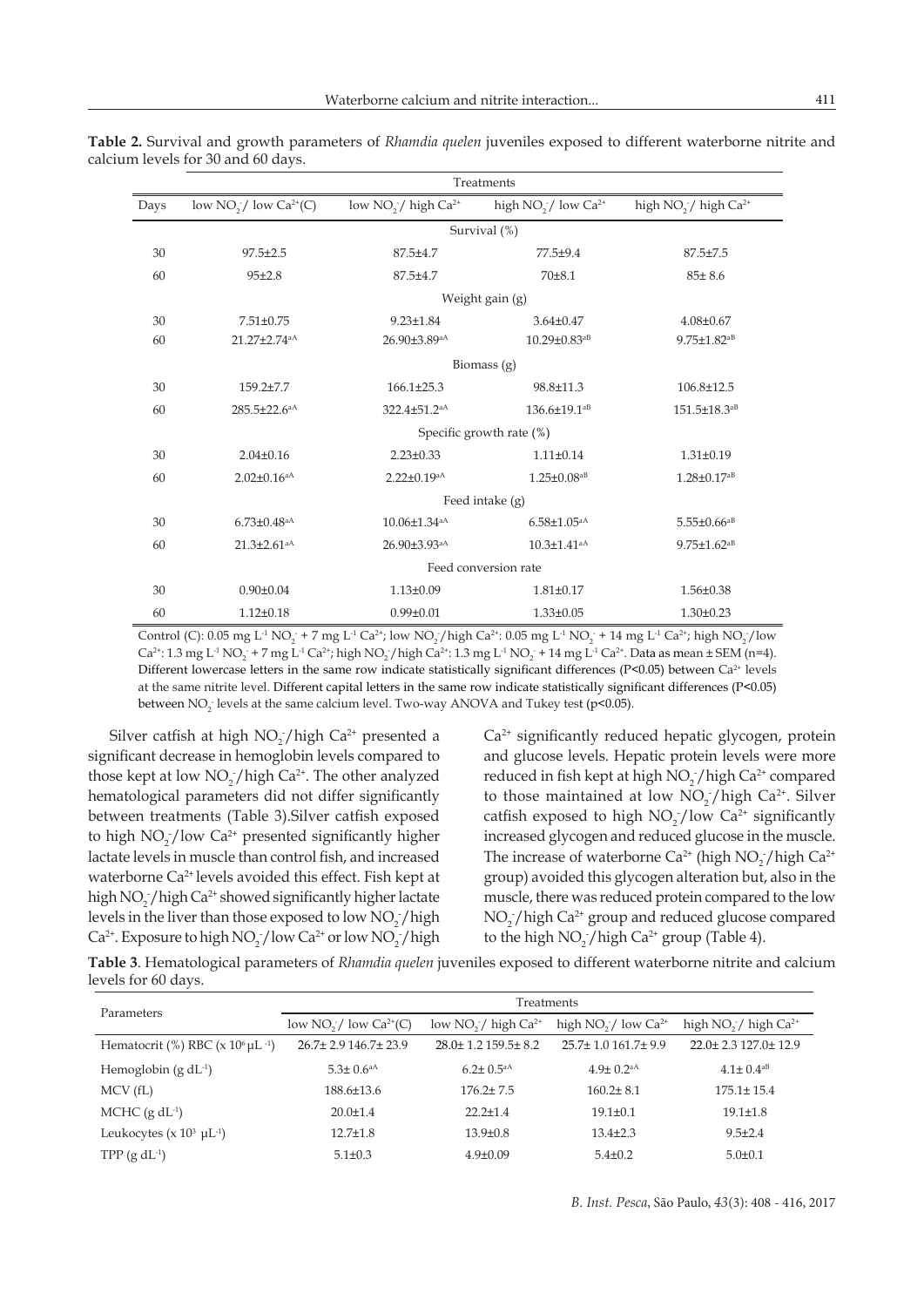|  | a. |
|--|----|
|--|----|

# **Continuação Tabela 3.**

| Lymphocytes (%)    | $58.0\pm5.5$   | $44.0 \pm 2.2$ | $56.0\pm7.5$  | $53.5\pm 6.6$  |
|--------------------|----------------|----------------|---------------|----------------|
| Neutrophils $(\%)$ | $35.2 \pm 6.0$ | $50.7{\pm}3.0$ | $36.0\pm 6.5$ | $36.5 \pm 5.6$ |
| Monocytes $(\%)$   | $6.7 \pm 1.2$  | $5.2 \pm 0.8$  | $8.0 \pm 1.4$ | $10.0 \pm 3.1$ |
| Eosinophils (%)    | $0.0 \pm 0.0$  | $0.0 \pm 0.0$  | $0.0 \pm 0.0$ | $0.0 \pm 0.0$  |

RBC: Number of red blood cells, MCV: Mean corpuscular volume, MCHC: Mean corpuscular hemoglobin concentration, TPP: Total plasma protein. Control (C): 0.05 mg L-1 NO2- + 7 mg L-1 Ca2+, low NO2-/high Ca2+: 0.05 mg L-1 NO2- + 14 mg L-1 Ca2+; high NO2-/ low Ca2+: 1.3 mg L-1 NO2- + 7 mg L-1 Ca2+; high NO2-/high Ca2+: 1.3 mg L-1 NO2- + 14 mg L-1 Ca2+. Data as mean ± SEM (n=8). Different lowercase letters in the same row indicate statistically significant differences (P< 0.05) between Ca2+ levels at the same nitrite level. Different capital letters in the same row indicate statistically significant differences (P<0.05) between NO2- levels at the same calcium level Two-way ANOVA and Tukey test (p<0.05).

**Table 4.** Metabolic parameters of liver and muscle of *Rhamdia quelen* juveniles exposed to different waterborne nitrite and calcium levels in water for 60 days.

| Parameters                             | Treatments                     |                                |                                |                                              |  |
|----------------------------------------|--------------------------------|--------------------------------|--------------------------------|----------------------------------------------|--|
|                                        | low $NO_2^-/$ low $Ca^{2+}(C)$ | low $NO2$ high $Ca2+$          | high $NO_2^-/$ low $Ca^{2+}$   | high NO <sub>2</sub> / high Ca <sup>2+</sup> |  |
|                                        | Liver                          |                                |                                |                                              |  |
| Lactate ( $\mu$ mol $g^{-1}$ )         | $2.2 \pm 0.3$ <sup>aA</sup>    | $2.3 \pm 0.1$ <sup>aA</sup>    | $3.4 \pm 0.5^{aA}$             | $4.2 \pm 0.4$ <sup>aB</sup>                  |  |
| Glycogen ( $\mu$ mol g <sup>-1</sup> ) | $40.6 \pm 2.3$ <sup>aA</sup>   | $25.2 \pm 1.1$ <sup>bA</sup>   | $30.7 \pm 3.0$ <sup>aB</sup>   | $26.48 \pm 2.1bA$                            |  |
| Protein $(mg g^{-1})$                  | $415.5 \pm 39.0$ <sup>aA</sup> | $257.8 \pm 21.4$ <sup>bA</sup> | $209.5 \pm 22.6$ <sup>aB</sup> | 184.8±9.8 <sup>aB</sup>                      |  |
| Glucose ( $\mu$ mol $g^{-1}$ )         | $161.4 \pm 10.6$ <sup>aA</sup> | 75.6 ±11.3bA                   | $46.7\pm6.0^{aB}$              | 58.0±5.9 <sup>aA</sup>                       |  |
|                                        | Muscle                         |                                |                                |                                              |  |
| Lactate ( $\mu$ mol $g^{-1}$ )         | $23.6 \pm 1.0$ <sup>aA</sup>   | $28.2 \pm 2.1$ <sup>aA</sup>   | $35.1 \pm 2.1$ <sup>aB</sup>   | $30.0 \pm 1.5$ <sup>aA</sup>                 |  |
| Glycogen ( $\mu$ mol g- <sup>1</sup> ) | $1.7 \pm 0.2$ <sup>aA</sup>    | $1.3 \pm 0.1$ <sup>aB</sup>    | $2.7 \pm 0.3$ <sup>aA</sup>    | $2.0\pm 0.2bA$                               |  |
| Protein $(mg g^{-1})$                  | $256.4 \pm 18.5$ <sup>aA</sup> | $285.3 \pm 12.5$ <sup>aA</sup> | $293.3\pm35.4$ <sup>aA</sup>   | $148.9 \pm 6.4^{aB}$                         |  |
| Glucose ( $\mu$ mol $g^{-1}$ )         | $17.5 \pm 2.6$ <sup>aA</sup>   | $13.3 \pm 0.9$ <sup>aA</sup>   | $4.9 \pm 0.5$ <sup>aB</sup>    | $2.9 \pm 0.1$ <sup>bB</sup>                  |  |

Control (C): 0.05 mg L<sup>1</sup> NO<sub>2</sub> + 7 mg L<sup>1</sup> Ca<sup>2+</sup>; low NO<sub>2</sub>/high Ca<sup>2+</sup>: 0.05 mg L<sup>1</sup> NO<sub>2</sub> + 14 mg L<sup>1</sup> Ca<sup>2+</sup>; high NO<sub>2</sub>/low Ca<sup>2+</sup>: 1.3 mg L<sup>1</sup> NO<sub>2</sub> + 7 mg L<sup>-1</sup> Ca<sup>2+</sup>; high NO<sub>2</sub><sup>-</sup>/high Ca<sup>2+</sup>: 1.3 mg L<sup>-1</sup> NO<sub>2</sub><sup>-</sup> + 14 mg L<sup>-1</sup> Ca<sup>2+</sup>. Data as mean ± SEM (n=8). Different lowercase letters in the same row indicate statistically significant differences (P< 0.05) between Ca<sup>2+</sup> levels at the same nitrite level. Different capital letters in the same row indicate statistically significant differences (P< 0.05) between NO<sub>2</sub> levels at the same calcium level. Two-way ANOVA and Tukey test (p<0.05).

### **DISCUSSION**

The present study demonstrated that exposure to 1.3 mg  $L^1$  NO<sub>2</sub> reduced growth of silver catfish and the increase of Ca+2 levels did not minimize toxicity. A previous study showed that 100% mortality was observed in silver catfish maintained at 1.52 mg L-1  $NO<sub>2</sub>$ , but that exposure to levels of up to 1.19 mg  $L<sup>-1</sup>$ NO<sub>2</sub> did not affect survival or growth (LIMA *et al.*, 2011). Therefore, silver catfish has a limited  $NO_2^$ concentration range from reduced growth to total mortality. Similar results have been found in other fish: rainbow trout (*Oncorhynchus mykiss*) exposed to  $1.0$  mg  $L^{1}$  NO<sub>2</sub> showed no change in growth, but at 3.0 mg  $L^1$  NO<sub>2</sub>, growth was reduced, and 65% mortality was found after 28 days (KROUPOVA

*et al*., 2008). Furthermore, channel catfish (*Ictalurus punctatus*) showed reduced growth at  $1.6$  mg  $L^{1}$   $NO_{2}^{-}$ and mortality started at 3.71 mg  $L^1$  NO<sub>2</sub> (COLT *et al*., 1981). On the other hand, silver perch (*Bidyanus bidyanus*) exposed to  $1.43 \text{ mg } L^1 \text{ NO}_2$  had reduced growth, but survival was not affected at 16.2 mg L-1 (higher levels were not tested) (FRANCES *et al*., 1998). This demonstrates limited  $NO_2^-$  concentration range to induce reduced growth and to provoke mortality in several species. The increase of Ca+2 levels at low  $NO_2^-$  levels did not change silver catfish growth, in agreement with COPATTI *et al*. (2011a), that showed that exposure of silver catfish up to 180 mg CaCO<sub>3</sub> L<sup>-1</sup> at pH 7.0 did not change growth compared to lower water hardness.

Nitrite penetrates red blood cells and oxidizes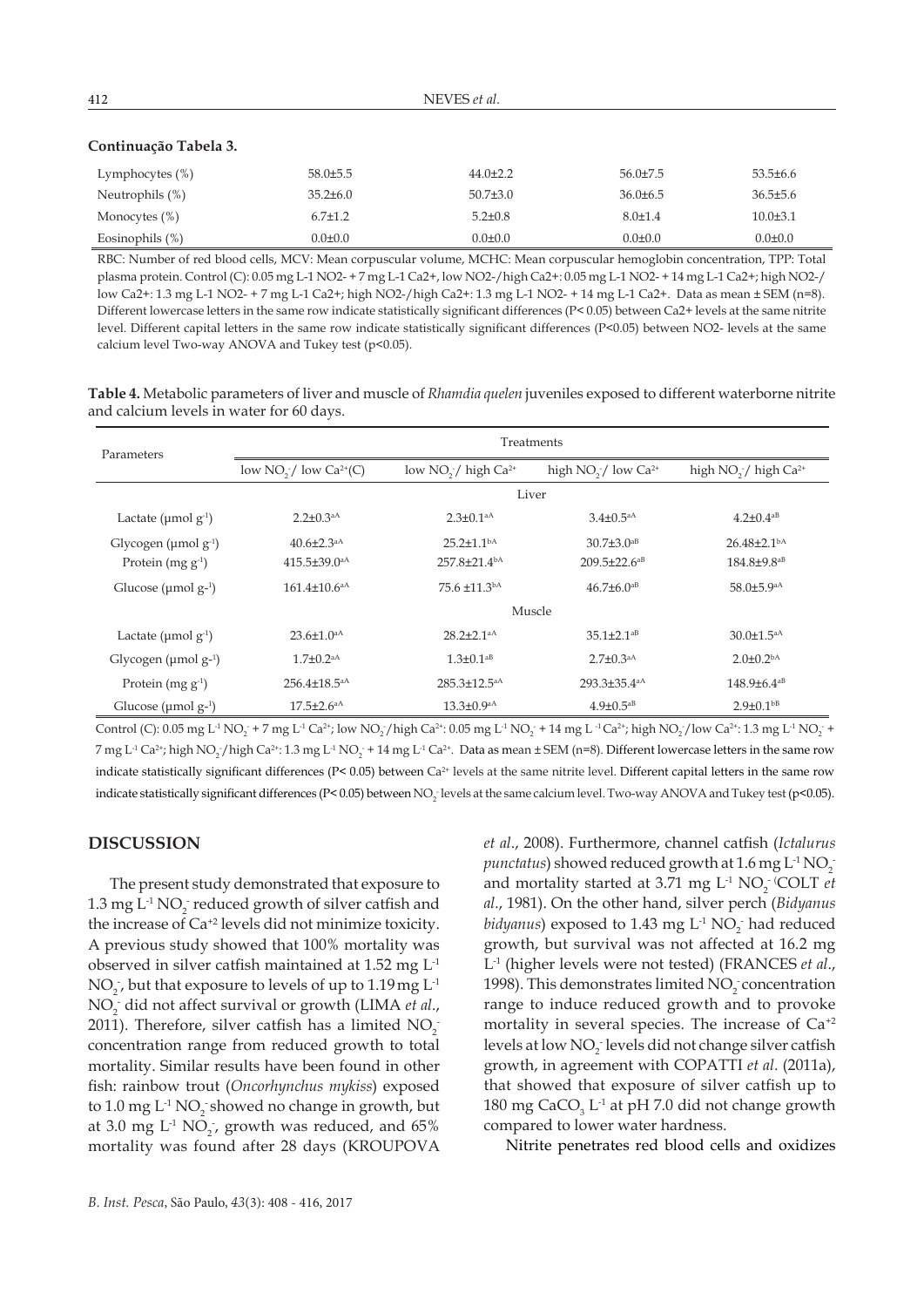iron, transforming hemoglobin to methemoglobin, which does not bind oxygen (KROUPOVA *et al*., 2008; WUERTZ *et al*., 2013). Matrinxã (*Brycon amazonicus*), *Labeo rohita*, walleye (*Sander vitreus*) and rainbow trout (*Oncorhynchus mykiss*) exposed to high  $NO<sub>2</sub>$  levels presented lower hematocrit, total hemoglobin, and number of red blood cells than control fish (AVILEZ *et al*., 2004; MADISON and WANG, 2006; KROUPOVA *et al*., 2008; CIJI *et al.,* 2013). Conversely, exposure to 1.3 mg  $L^1$   $NO_2^$ did not affect hematological parameters in silver catfish. It is likely that these parameters are affected in silver catfish only at lethal  $NO<sub>2</sub>$  levels, because WUERTZ *et al*. (2013) showed that pike-perch (*Sander lucioperca*) significantly increased methemoglobin levels after exposure to 3.5 mg  $L^1$  NO<sub>2</sub> for 32 days, while safe  $NO<sub>2</sub>$  levels for growth were 0.061 mg  $L<sup>-1</sup>$ . Besides inducing methemoglobin formation, high NO<sub>2</sub> levels have also provoked hyperplasia of the lamellar epithelium in rainbow trout (KROUPOVA *et al*., 2008), but not in silver perch (FRANCES *et al*., 1998). This change in lamellar epithelium and methemoglobin may contribute to tissue hypoxia, thereby increasing anaerobic metabolism (AVILEZ *et al*., 2012). Turbot (*Scophthalmus maximus*) exposed to high NO<sub>2</sub> levels increased plasma glucose and cortisol levels, probably as a response to hypoxia stress. The higher lactate levels in the muscle (present study) and liver (LIMA *et al*., 2011) of silver catfish exposed to high NO<sub>2</sub> levels indicate tissue hypoxia. Consequently, the lower hepatic and muscular glucose levels and lower hepatic glycogen observed in silver catfish exposed to high  $NO<sub>2</sub>$  levels (present study and LIMA *et al*., 2011) may be due to release of carbohydrate stores to the blood to provide energy to cope with hypoxia. Glycogen mobilization was proposed as the preferential metabolism reaction assumed in *Hoplias malabaricus* and *B. amazonicus*  exposed to high NO<sub>2</sub> levels (MORAES *et al.,* 1998; AVILEZ *et al*., 2012). Overall, liver and muscle protein content reduces when anaerobic metabolism is used, because protein synthesis is one of the main energy consuming processes, accounting for 18–26% of cellular energy costs (HAWKINS, 1991). Nitrite exposure reduced serum protein, albumin and globulin levels in *L. rohita*, which may be related to the use of proteins to meet the increased energetic demand (CIJI *et al*., 2014). This, alongside avoiding spending energy in protein synthesis, may also be the reason for the reduction of hepatic protein seen in silver catfish exposed to high  $NO_2^-$  levels.

Despite the protective effect of the high Ca<sup>2+</sup> level used in the present study against acidic water (COPATTI *et al*., 2011a, 2011b) and high ammonia (FERREIRA *et al*., 2013) on silver catfish growth, it was ineffective against the effect of high  $NO<sub>2</sub>$  levels on growth and most biochemical parameters of this species. Hypoxia inhibited  $Ca<sup>2+</sup>$  uptake in zebrafish, *Danio rerio* (KWONG *et al.*, 2016), and consequently the exposure of silver catfish to high  $Ca<sup>2+</sup>$  levels may facilitate the maintenance of plasma  $Ca<sup>2+</sup>$  levels and partially reduce the effect of tissue hypoxia (higher muscle lactate levels) provoked by high  $NO<sub>2</sub>$  levels. The high  $Ca^{2+}$  level alone was sufficient to reduce hepatic carbohydrate and protein levels of silver catfish in the present study. Previous work has shown that silver catfish exposed to 120 mg CaCO<sub>3</sub>  $L<sup>-1</sup>$  (three-fold higher Ca<sup>2+</sup> level of the present study) for five days presented higher plasma glucose, lactate and triglyceride levels than those maintained at 25 mg CaCO3 L-1 (BALDISSEROTTO *et al*., 2014) (similar conditions to the control group of the present study), suggesting that high Ca<sup>2+</sup> levels can induce some metabolic changes that apparently are not enough to alter growth.

### **CONCLUSIONS**

In conclusion, contrary to expectation, the use of 14 mg  $L^1$  Ca<sup>2+</sup> in the water did not minimize nitrite effects on growth and biochemical parameters of silver catfish (*Rhamdia quelen*).

#### **ACKNOWLEDGEMENTS**

The authors are grateful to the Conselho Nacional de Desenvolvimento Tecnológico (CNPq), Comissão de Aperfeiçoamento de Pessoal de Nível Superior (CAPES), Universidade Federal do Maranhão/ UFMA, Universidade Federal de Santa Maria/ UFSM and the Fundação de Amparo à Pesquisa do Maranhão/FAPEMA.

### **REFERENCES**

ATWOOD, H.L.; FONTENOT, Q.C.; TOMASSO, J.R.; ISELY, J.J. 2001 Toxicity of nitrite to Nile tilapia: effect of fish size and environmental chloride. *North American Journal of Aquaculture*, *63*(1):49-51.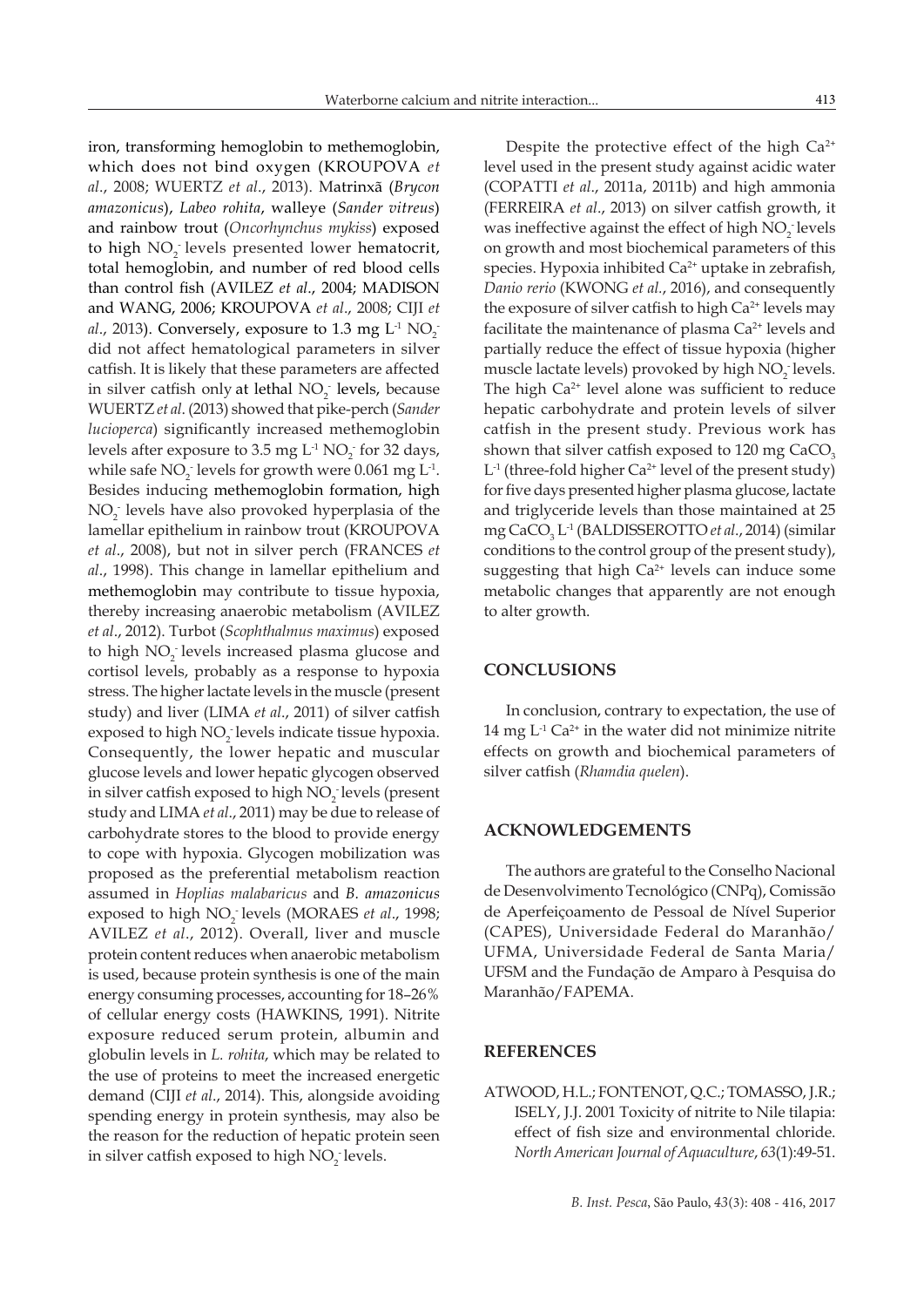- AVILEZ, I.M.; AGUIAR, L.H.; ALTRAN, A.E.; MORAES, G. 2004 Acute toxicity of nitrite to matrinxã, *Brycon cephalus* (Günther, 1869), (Teleostei-Characidae). *Ciência Rural*, *34*(6):1753- 1756.
- AVILEZ, I.M.; AGUIAR, L.H.; HORI, T.S.;MORAES, G. 2012 Metabolic responses of matrinxã, *Brycon amazonicus* (Spix & Agassiz, 1829), exposed to environmental nitrite. *Aquaculture Research*, *44*(4):596–603.
- BALDISSEROTTO, B. 2009 Piscicultura continental no Rio Grande do Sul: Situação atual, problemas e perspectivas para o futuro. *Ciência Rural*, *39*(1):291-299.
- BALDISSEROTTO, B.; MARTOS-SITCHA, J.A.; MENEZES, C.C.; TONI, C.; PRATI, R.L.; GARCIA, L.O.; SALBEGO, J.; MANCERA, J.M.; MARTÍNEZ-RODRÍGUEZ, G. 2014The effects of ammonia and water hardness on the hormonal, osmoregulatory and metabolic responses of the freshwater silver catfish *Rhamdia quelen*. *Aquatic Toxicology*, *152* (1):341–352.
- BIDINOTTO, P.M.; MORAES, G.; SOUZA, R.H.S. 1997 Hepatic glycogen and glucose in eight tropical freshwater teleost fish: a procedure for field determinations of micro samples. *Boletim Técnico do CEPTA*, *10* (1):53-60.
- BOUDREAUX, P.J.; FERRARA, A.M.; FONTENOT, Q.C. 2007 Chloride inhibition of nitrite uptake for non-teleost Actinopterygiian fishes. *Comparative Biochemistry and Physiology. Part A: Molecular& Integrative Physiology*, *147*(2):420-423.
- BOYD, C.E. 1998 *Water quality for pond aquaculture*. Research and Development Series No. 43. International Center for Aquaculture and Aquatic Environments. Alabama, Auburn University. 37p.
- CIJI, A.; SAHU, N.P.; PAL, A.K.; AKHTAR, M.S. 2013 Physiological changes in *Labeo rohita* during nitrite exposure: detoxification through dietary vitamin E. *Comparative Biochemistry and Physiology. Part C: Toxicology & Pharmacology*, *158*(2):122-129.
- CIJI, A.; SAHU, N.P.; PAL, A.K.; AKHTAR, M.S.; TINCY, V.; MISHAL, P.; DAS, P.2014 Effect of dietary vitamin E and nitrite exposure on growth and metabolic variables of *Labeo rohita* juveniles. *National Academy Science Letters*, *37*(2):123-129.
- COLT, J.; LUDWIG, R.; TCHOBANOGLOUS, G.; CECH JR, J.J. 1981 The effects of nitrite on the short-term growth and survival of channel catfish, *Ictalurus punctatus*. *Aquaculture*, 24(1):111-122.
- COLT, J. 2002*.* List of spreadsheets prepared as a complement. In: WEDEMEYER G. A.(editor)*Fish Hatchery Management*, 2nd ed. American Fisheries Society. 751p.
- COPATTI, C.E.; GARCIA, L.O.; CUNHA, M.A.; BALDISSEROTTO, B.; KOCHHANN, D.2011a Interaction of water hardness and pH on growth of silver catfish, *Rhamdia quelen*, juveniles. *Journal of the World Aquaculture Society*, *42*(4):580-585.
- COPATTI, C.E.; GARCIA, L.O.; KOCHHANN, D.; CUNHA, M.A.; BECKER, A.G.; BALDISSEROTTO, B. 2011b Low water hardness and pH affect growth and survival of silver catfish juveniles. *Ciência Rural*, *41*(8):1482-1487.
- CUNHA, M.A.; ZEPPENFELD, C.C.; GARCIA, L.O.; LORO, V.L.; FONSECA, M.B.; EMANUELLI, T.; VEECK, A.P.L.; COPATTI, C.E.; BALDISSEROTTO, B. 2010 Anesthesia of silver catfish with eugenol: time of induction, cortisol response and sensory analysis of fillet. *Ciência Rural*, *40*(10):2107-2114.
- EATON, A.D.; CLESCERI, L.S.; RICE, E.W.; GREENBERG, A.E.; FRANSON, M.A.H. 2005 *Standard methods for the examination of water and wastewater*. Centennial Edition. 21st ed. Washington: American Public Health Association. American Water Works Association and Water Environment Federation, 1368p.
- FERREIRA, F.W.; CUNHA R.B.; BALDISSEROTTO, B. 2013 The survival and growth of juvenile silver catfish, *Rhamdia quelen*, exposed to different NH<sub>3</sub> and hardness levels. *Journal of the World Aquaculture Society*, *44*(2): 293-299.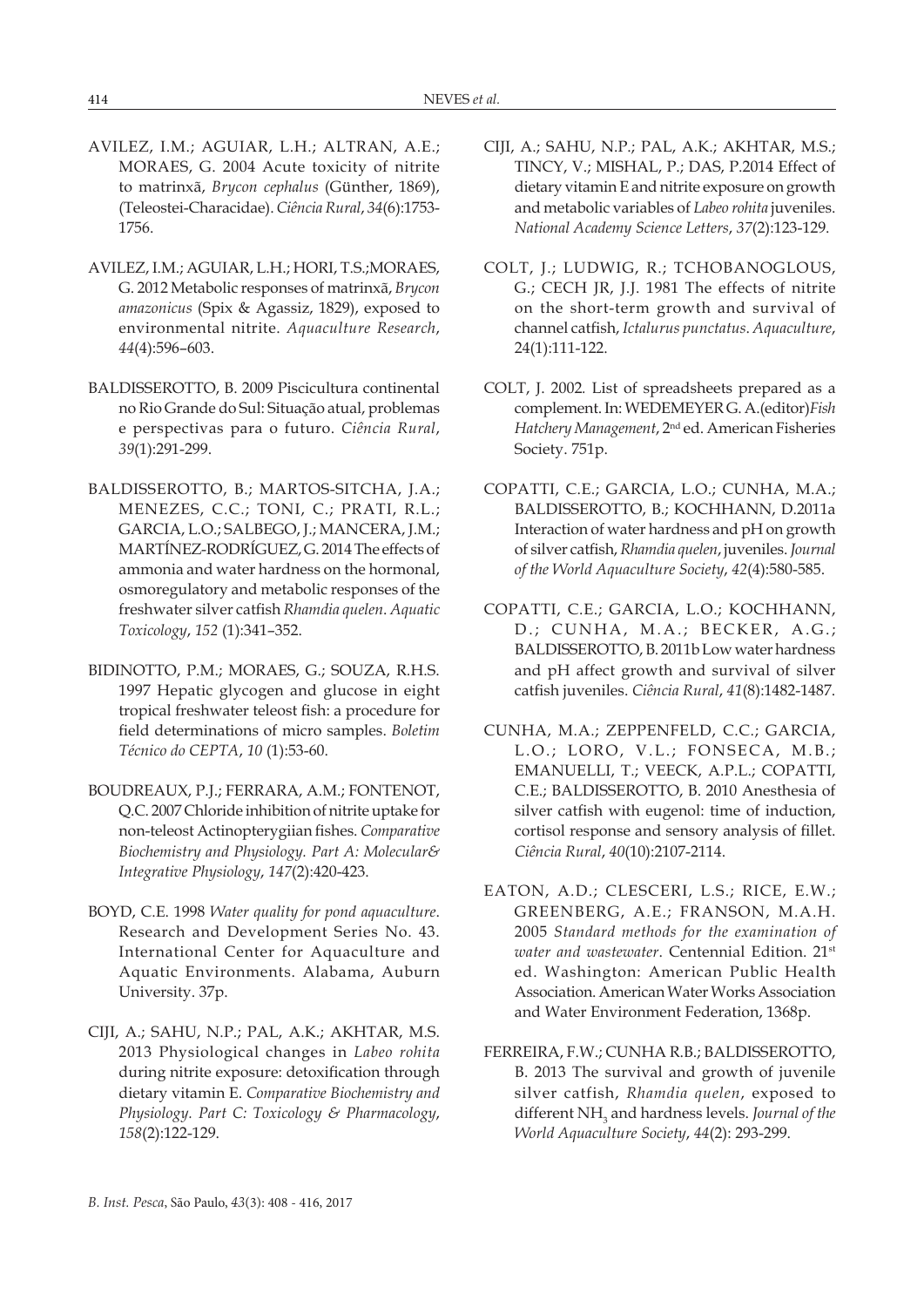- FRANCES, J.; ALLAN, G.L.; NOWAK, B.F. 1998 The effects of nitrite on the short-term growth of silver perch (*Bidyanus bidyanus*). *Aquaculture*, *163*(1-2):63-72.
- GONZALEZ, R.J. 1996 Ion regulation in ion poor waters of low pH. In: VAL, A.L.; ALMEIDA-VAL, V.M.F.; RANDALL, D.J. *Physiology and Biochemistry of the Fishes of the Amazon*. Manaus, INPA. 420p.
- HARROWER, J.R.; BROWN, C.H. 1972 Blood lactic acid - A micromethod adapted to field collection of microliter samples. *Journal of Applied Physiology*, *32*(5):709-711.
- HAWKINS, A.J.S. 1991 Protein turnover: a functional appraisal. *Functional Ecology*,*5*(2):222-233.
- JENSEN, F.B. 2003 Nitrite disrupts multiple physiological functions in aquatic animals. *Comparative Biochemistry and Physiology. Part A: Molecular and Integrative Physiology*, *135*(1): 9-24.
- KROUPOVA, H.; MACHOVA, J.; SVOBODOVA, Z. 2005 Nitrite influence on fish: a review. *Veterinary Medicine*, *5*(11):461–471.
- KROUPOVA, H.; MACHOVA, J.; PIACKOVA, V.; BLAHOVA, J.; DOBSIKOVA, R.; NOVOTNY, L.; SVOBODOVA, Z. 2008 Effects of subchronic nitrite exposure on rainbow trout (*Oncorhynchus mykiss*). *Ecotoxicology and Environmental Safety*, *71*(3):813-820.
- KWONG, R. W.; KUMAI, Y.; TZANEVA, V.; AZZI, E.; HOCHHOLD, N.; ROBERTSON, C.; PELSTER, B.; PERRY, S.F. 2016 Inhibition of calcium uptake during hypoxia in developing zebrafish is mediated by hypoxia-inducible factor. *Journal of Experimental Biology***,** *219*(1): 3988-3995.
- LEFEVRE, S.; JENSEN, F.B.; HUONG, D.T.T.; WANG, T.; PHUONG, N.T.; BAYLEY, M. 2011 Effects of nitrite exposure on functional haemoglobin levels, bimodal respiration, and swimming performance in the facultative airbreathing fish *Pangasianodon hypophthalmus*. *Aquatic Toxicology*, *104*(1-2):86-93.
- LIMA, R.L.; BRAUN, N.; KOCHHANN, D.; LAZZARI, R.; NETO, J.R.; MORAES, B.S.; LORO, V.L.; BALDISSEROTTO, B. 2011 Survival, growth and metabolic parameters of silver catfish, *Rhamdia quelen*, juveniles exposed to different waterborne nitrite levels. *Neotropical Ichthyology*, *9*(1):147-152.
- LOWRY, O.H.; ROSEBROUGH, N.J.; FARR, A.L.; RANDALL, R.J. 1951 Protein measurement with folin phenol reagent. *Journal of Biological Chemistry*, *193*(1):265-275.
- MADISON, B.N.; WANG, Y.S. 2006 Haematological responses of acute nitrite exposure in walleye (*Sander vitreus*). *Aquatic Toxicology*, *79*(1):16-23.
- MORAES, G.; CATTONY, E.B.; SOUZA, R.H. 1998 Metabolic responses of the teleost *Hoplias malabaricus* to high levels of environmental nitrite. *Revista Brasileira de Biologia, 58*(1): 105–113.
- PARK, J.T.; JOHNSON, M.J. 1949 A submicro determination of glucose. *Journal of Biological Chemistry*, *181*(1): 149-151.
- THRALL, M.A. 2006 *Hematologia e Bioquímica Clínica Veterinária*. Hematologia de Peixes, *19*(1): 265- 276.
- TILAK, K.S.; VEERAIAH, K.; RAJU, J.M.P. 2007 Effects of ammonia, nitrite and nitrate on hemoglobin content and oxygen consumption of freshwater fish, *Cyprinus carpio* (Linnaeus). *Journal of Environmental Biology*, *28*(1):45-47.
- TOMASSO, J.R., WRIGHT, M.I.; SIMCO, B.A.; DAVIS, K.B. 1980 Inhibition of nitrite-induced toxicity in channel catfish by calcium chloride and sodium chloride. *The Progressive Fish-Culturist*, *42*(3):144-146.
- TOMASSO, J.R.; GROSELL, M. 2005 Physiological basis for large differences in resistance to nitrite among freshwater and freshwater-acclimated euryhaline fishes. *Environmental Science & Technology*, *39*(1):98-102.
- VERDOUW, H.; VAN ECHTELD, C.J.A.; DEKKERS, E.M. J. 1977 Ammonia determination based on